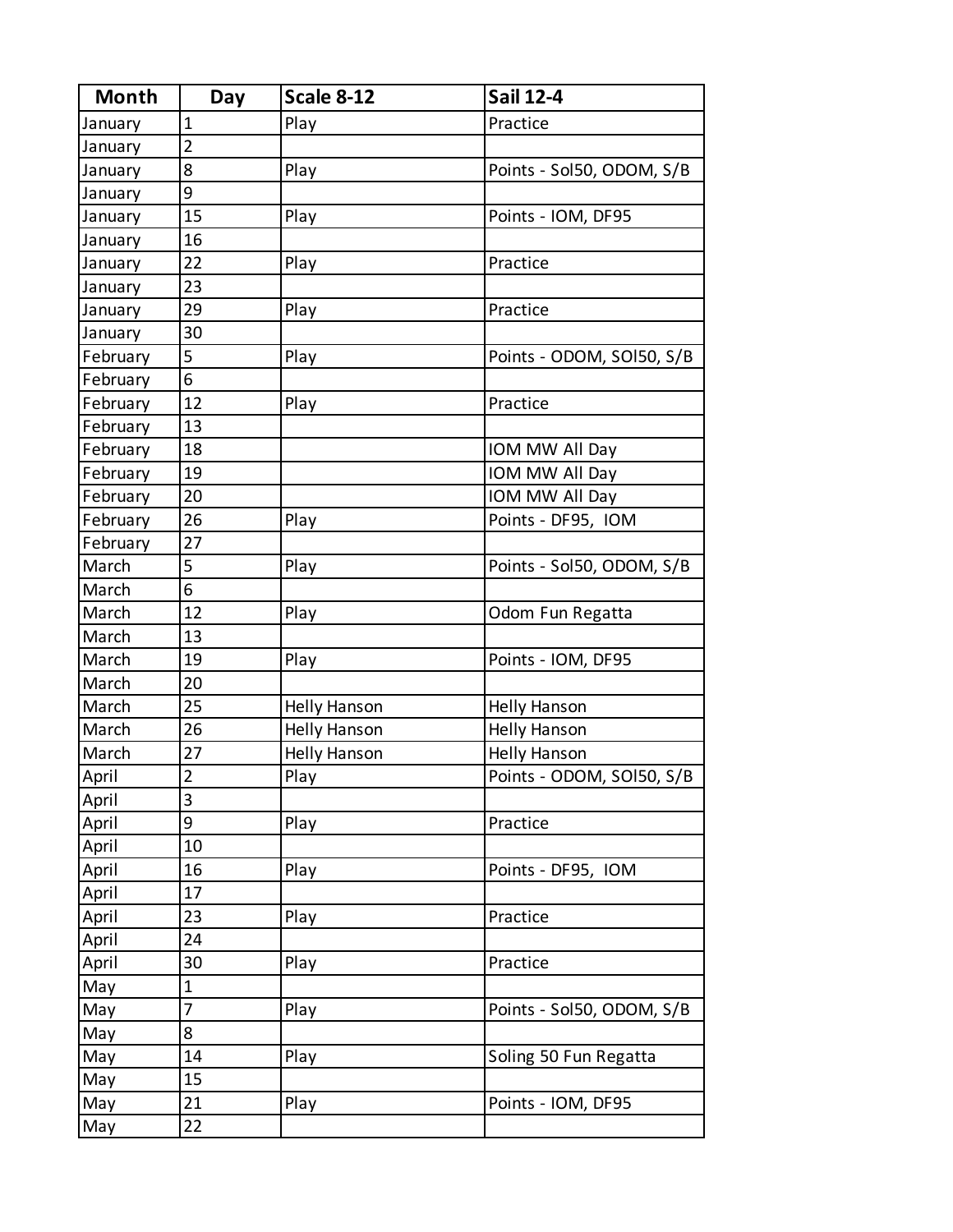| May       | 28             | Play                      | Practice                  |
|-----------|----------------|---------------------------|---------------------------|
| May       | 29             |                           |                           |
| June      | 4              | Scale Regatta Steam       | No Sail                   |
| June      | 5              |                           |                           |
| June      | 11             | Play                      | Points - ODOM, SOI50, S/B |
| June      | 12             |                           |                           |
| June      | 18             | Play                      | Points - DF95, IOM        |
| June      | 19             |                           |                           |
| June      | 25             | Play                      | Practice                  |
| June      | 26             |                           |                           |
| July      | $\overline{2}$ | Play                      | Points - Sol50, ODOM, S/B |
| July      | 3              |                           |                           |
| July      | 9              | Play                      | Practice                  |
| July      | 10             |                           |                           |
| July      | 16             | Scale Regatta Tugs        | No Sail                   |
| July      | 17             |                           |                           |
| July      | 23             | Play                      | Points - DF95, IOM        |
| July      | 24             |                           |                           |
| July      | 30             | Play                      | Practice                  |
| July      | 31             |                           |                           |
| August    | 6              | Play                      | Points - ODOM, SOI50, S/B |
| August    | 7              |                           |                           |
| August    | 13             | Play                      | DF95 Fun Regatta          |
| August    | 14             |                           |                           |
| August    | 20             | Play                      | Points - DF95, IOM        |
| August    | 21             |                           |                           |
| August    | 27             | Play                      | Practice                  |
| August    | 28             |                           |                           |
| September | 3              | Play                      | Points - Sol50, ODOM, S/B |
| September | 4              |                           |                           |
| September | 10             | Play                      | Points - DF95, IOM        |
| September | 11             |                           |                           |
| September | 16             | <b>Hydroplane Raceing</b> | Bayfair                   |
| September | 17             | Hydroplane Raceing        | Bayfair                   |
| September | 18             | Hydroplane Raceing        | Bayfair                   |
| September | 24             | <b>PIFA</b>               | <b>PIFA</b>               |
| September | 25             | <b>PIFA</b>               | <b>PIFA</b>               |
| October   | $\mathbf{1}$   | Play                      | Points - ODOM, SOI50, S/B |
| October   | $\overline{2}$ |                           |                           |
| October   | 8              | Play                      | IOM Fun Regatta           |
| October   | 9              |                           |                           |
| October   | 15             | Play                      | Points - DF95, IOM        |
| October   | 16             |                           |                           |
| October   | 22             | Play                      | Practice                  |
| October   | 23             |                           |                           |